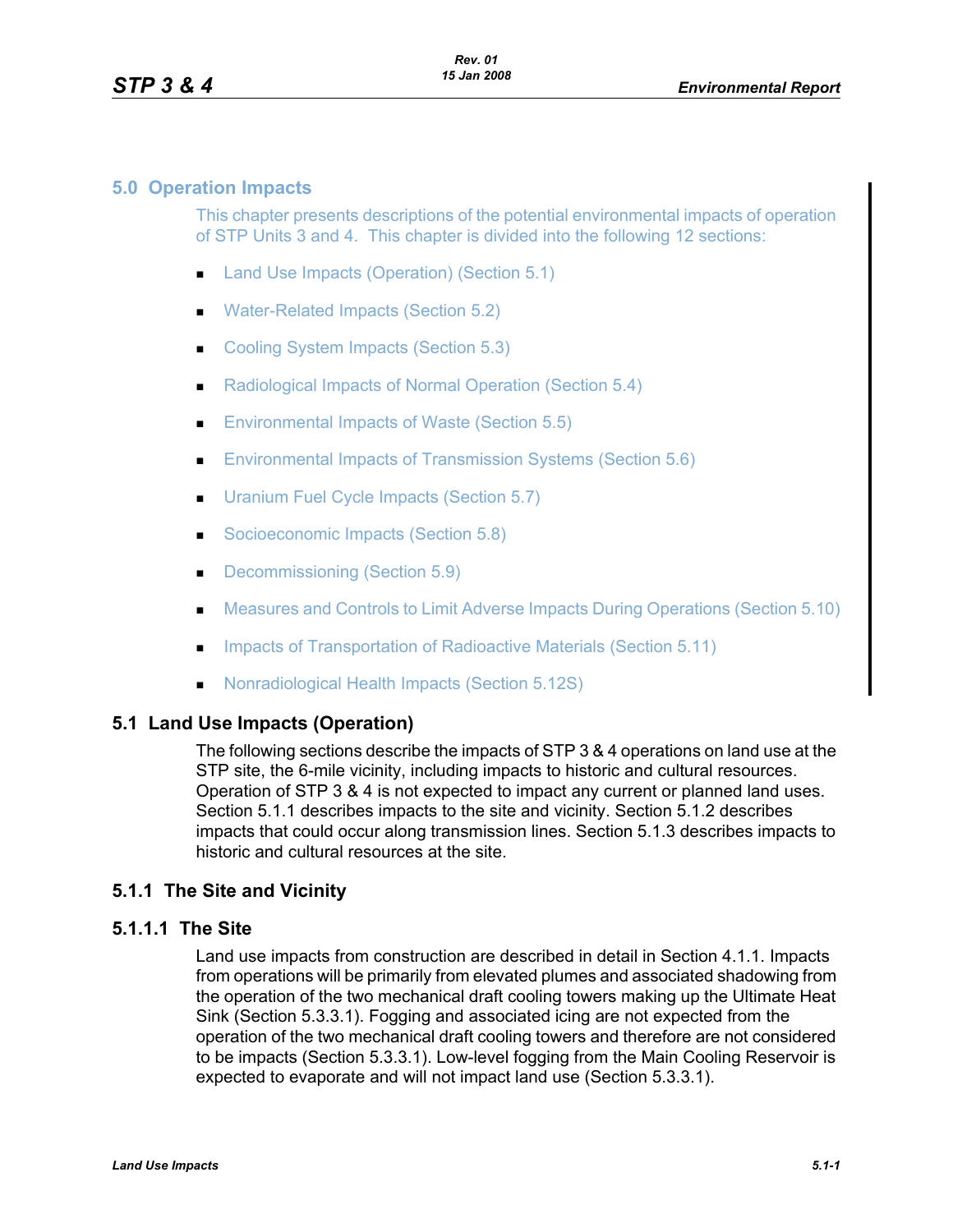The only other additional impacts to land use from operations will be the impacts of salt deposition from cooling tower drift. Cooling tower design is discussed in Section 3.4.2, and impacts of the heat dissipation system, including salt deposition, are discussed in Sections 5.3.3.1 and 5.3.3.2. NUREG-1555 (Reference 5.1-1) lists a threshold value of salt deposition where leaf damage would potentially be visible. This range is 8.9 to 17.8 pounds per acre per month. Salt deposition in the immediate vicinity of the cooling tower, out to 660 feet from the centerline of the cooling towers, is predicted to have a maximum of 31 pounds per acre per month during the Spring season. Salt deposition in all areas greater than 660 feet from the centerline of both the cooling towers will be below 8.9 pounds per acre per month. Salt deposition in all areas greater than 1300 feet from the centerline of both the cooling towers will be below 0.89 pounds per acre per month. Salt deposition is not predicted to occur for locations more than one mile from the towers (Section 5.3.3.1.3).

There are no land use plans or anticipated changes by local or regional governmental agencies due to operations within the site. STPNOC concludes that operations impacts to land use from STP 3 & 4 will be SMALL and will not warrant mitigation.

### **5.1.1.2 The Vicinity**

As described in Section 2.5, the operations impact evaluation assumes that the residences of STP 3 & 4 employees will be distributed across the region in the same proportion as those of STP 1 & 2 employees. The operational work force for STP 3 & 4 will be approximately 888 additional employees (Section 3.10.3). Section 5.8.2 describes the impact of 888 new employees on the region's housing market and increases in tax revenues, as some land-use changes can be driven by increased property taxes.

As discussed in Section 2.5.2.6, housing trends associated with STP 3 & 4 are expected to mirror current housing trends associated with STP 1 & 2 with approximately 83 percent of the new employees expected to live in Matagorda (60.7 percent) and Brazoria (22.4 percent) Counties. Relatively few employees live in the vicinity of the STP site; the area is rural, with few utilities or amenities. The land adjacent to STP 3 & 4 is owned by private parties and has been passed down for several generations and is largely unavailable for development. It is likely that new employees who choose to settle in Matagorda and Brazoria Counties will purchase homes or acreage outside the vicinity of the STP site in the cities of Bay City (approximately 13 air miles from the STP site), Palacios (approximately 11 air miles from the STP site), Lake Jackson (approximately 40 air miles from the STP site), or Matagorda (approximately 8 air miles from the STP site). Based on the 19 years of experience from the operation of STP 1 & 2, increased tax revenues will not spur development in the direct vicinity of the STP site. (Reference 5.1-2)

There are no land use plans or anticipated changes by local or regional governmental agencies due to operations within the vicinity. STPNOC concludes that impacts to land use in the vicinity will be SMALL and not warrant mitigation.